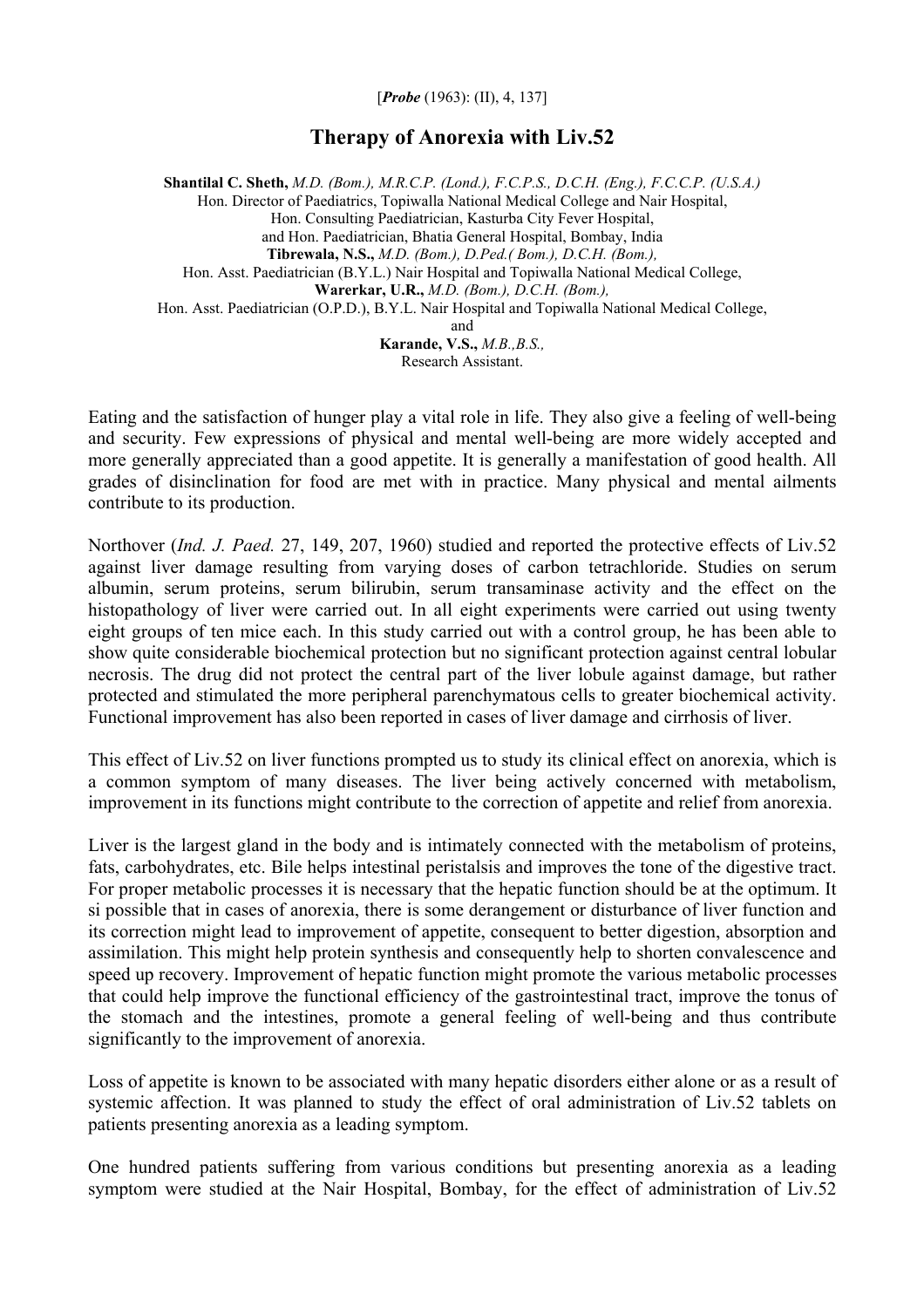tablets on anorexia. Twenty six cases were of malnutrition, twenty of tuberculosis–pulmonary, abdominal or lymph nodes–nine of infective hepatitis, seventeen of cirrhosis of the liver, eight of anaemia, five of upper respiratory tract infections and thirteen showing miscellaneous conditions like helminthiasis, chronic infections, etc.

Patients were given one tablet Liv.52 three times a day after meals but in some cases 4 to 6 tablets a day were administered. The drug was administered for 7 days in acute cases while for 20 to 25 days in chronic conditions like tuberculosis–on an average for 12-15 days. The results of therapy were evident within a week. Specific and supportive therapy was simultaneously used in some cases but most patients showed significant improvement in appetite after the inclusion of Liv.52.

Those patients whose appetite returned to normal or completely normal were classified as cured, others who had definite improvement in appetite but not a complete return to normal were classified as partially improved and those who did not respond at all were classified as resistant. In resistant cases the underlying dominant disease condition required prompt attention and care, as some of those were seriously ill.

| Diagnosis                           | Total No. of<br>cases | Cured          | Improved | Resistant |
|-------------------------------------|-----------------------|----------------|----------|-----------|
| Malnutrition                        | 26                    | 10             |          |           |
| Tuberculosis                        | 22                    | −              |          |           |
| (Pulmonary, abdominal, lymph nodes) |                       |                |          |           |
| Infective hepatitis                 |                       |                |          |           |
| Cirrhosis of liver                  | $\mathcal{L}$         |                |          |           |
| Anaemia                             |                       |                |          |           |
| Upper respiratory tract infection   |                       |                |          |           |
| Miscellaneous                       | 13                    |                |          |           |
|                                     | 100                   | 4 <sup>2</sup> | 25       | 32        |

The following table shows the results of observations in the various conditions:

Anorexia was an important symptom in malnutrition. Some of the patients were quite advanced but out of 26 cases 10 were cured and 7 were relieved. They took a longer time for response. No vitamin preparations were administered. Patients suffering from tuberculosis–pulmonary, abdominal or lymph nodes–also had associated loss of appetite and 16 patients out of 22 responded to the treatment. There were 18 cases, which showed enlargement of liver 2 to 4 fingers, soft with smooth surface and rounded margins as a presenting finding, associated with anorexia and either malnutrition or tuberculosis or some other complaint. Half of them got completely cured and three were markedly relieved. There was a marked response in almost all cases of infective hepatitis–8 out of 9–only one went into acute hepatic failure and expired. There were seventeen patients with cirrhosis of the liver, five were cured and six relieved. Most of the cases of anaemia did not respond to treatment as out of 8 cases only 3 showed some response. All the five cases of upper respiratory tract infection responded. There were seven cases in the miscellaneous groups with helminthiasis and other chronic infections. Six out of those responded.

The results of these studies show that out of 100 cases of anorexia 43 were completely cured, 25 were partially cured and 32 were resistant to the therapy. In the cases that improved either completely or partially, the results were significantly quicker and better than could be accounted for by the results of the therapy of the basic condition. The addition of Liv.52 made a significant difference in the appetite and this helped the patients to quickly gain weight and brought about an improvement in the general condition.